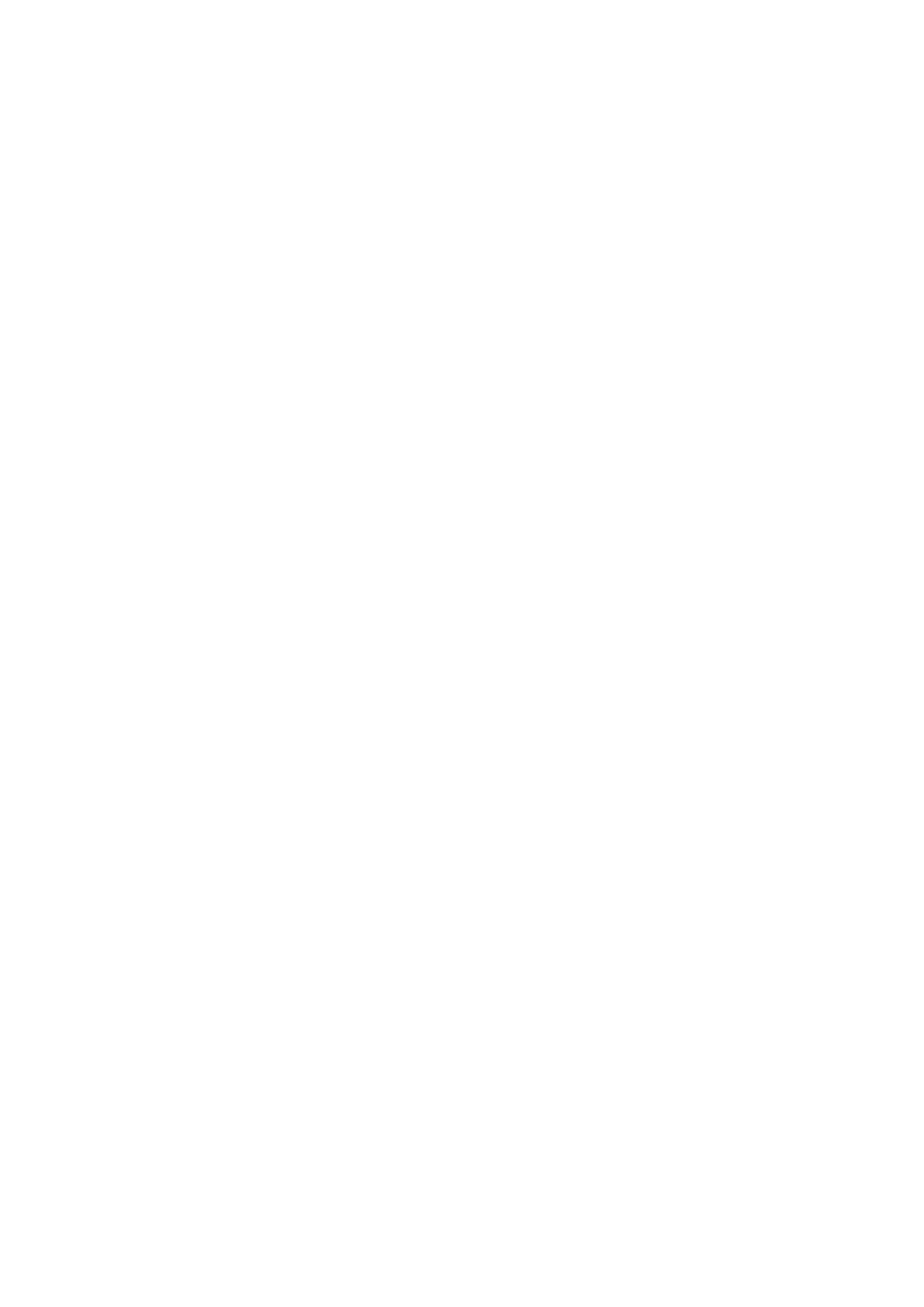## **Background**

 $1.$ At its 328th Session (October–November 2016), the Governing Body considered the follow-up to the International Labour Conference [resolution concerning decent work in](https://www.ilo.org/wcmsp5/groups/public/---ed_norm/---relconf/documents/meetingdocument/wcms_497555.pdf)  [global supply chains,](https://www.ilo.org/wcmsp5/groups/public/---ed_norm/---relconf/documents/meetingdocument/wcms_497555.pdf) adopted at the 105th Session (2016) of the Conference. Among other things, the Governing Body decided that the Office should convene three further expert or technical meetings: one on export processing zones (EPZs); another on crossborder social dialogue; and, following a mid-term report by the Office, a third on global supply chains (format to be determined), pursuant to paragraph 25 of the 2016 International Labour Conference conclusions. That paragraph reads as follows:

> 25. There is concern that current ILO standards may not be fit for purpose to achieve decent work in global supply chains. Therefore, the ILO should review this issue and convene, as soon as appropriate, by decision of the Governing Body, a technical tripartite meeting or a meeting of experts to:

- (a) Assess the failures which lead to decent work deficits in global supply chains.
- (b) Identify the salient challenges of governance to achieving decent work in global supply chains.
- (c) Consider what guidance, programmes, measures, initiatives or standards are needed to promote decent work and/or facilitate reducing decent work deficits in global supply chains.
- $2.$ A meeting of experts on promoting decent work and protecting fundamental principles and rights at work in EPZs was held in November 2017. A meeting of experts on crossborder social dialogue was held in February 2019.
- $3<sub>1</sub>$ The Office submitted a mid-term report on the implementation of the ILO programme of action on decent work in global supply chains for discussion by the Governing Body in October 2019. <sup>1</sup>
- $\mathbf{4}$ In June 2019, the International Labour Conference adopted the ILO Centenary Declaration for the Future of Work (the [Centenary Declaration\)](https://www.ilo.org/wcmsp5/groups/public/@ed_norm/@relconf/documents/meetingdocument/wcms_711674.pdf). It calls on the ILO to direct efforts to "ensuring that diverse forms of work arrangements, production and business models, including in domestic and global supply chains, leverage opportunities for social and economic progress, provide for decent work and are conducive to full, productive and freely chosen employment".
- $5.$ Also in June 2019, the Governing Body decided that the meeting pursuant to paragraph 25 of the 2016 Conference conclusions should be a technical meeting. In November 2019, the Governing Body approved the title of the meeting as "Technical Meeting on Achieving Decent Work in Global Supply Chains". <sup>2</sup>
- The technical meeting took place in Geneva from 25 to 28 February 2020. It was 6. composed of eight titular experts from each of the Employers' and Workers' groups, nominated after consultations, together with representatives of 50 Governments. <sup>3</sup>

<sup>1</sup> [GB.337/INS/4.](https://www.ilo.org/wcmsp5/groups/public/---ed_norm/---relconf/documents/meetingdocument/wcms_722485.pdf)

<sup>2</sup> [GB.337/INS/PV,](https://www.ilo.org/wcmsp5/groups/public/---ed_norm/---relconf/documents/meetingdocument/wcms_731616.pdf) para. 582(a).

<sup>3</sup> Argentina, Australia, Austria, Brazil, Belgium, Botswana, Burkina Faso, Canada, Chile, China, Croatia, Democratic Republic of the Congo, Egypt, Ethiopia, Finland, Gabon, Germany, Honduras, India, Indonesia, Iran (Islamic Republic of), Ireland, Italy, Japan, Malaysia, Morocco, Mozambique, Namibia, Netherlands, Nicaragua, Nigeria, Oman, Panama, Peru, Philippines, Poland, Republic of Moldova, Slovenia, South Africa, Spain, Sri Lanka, Switzerland, Syrian Arab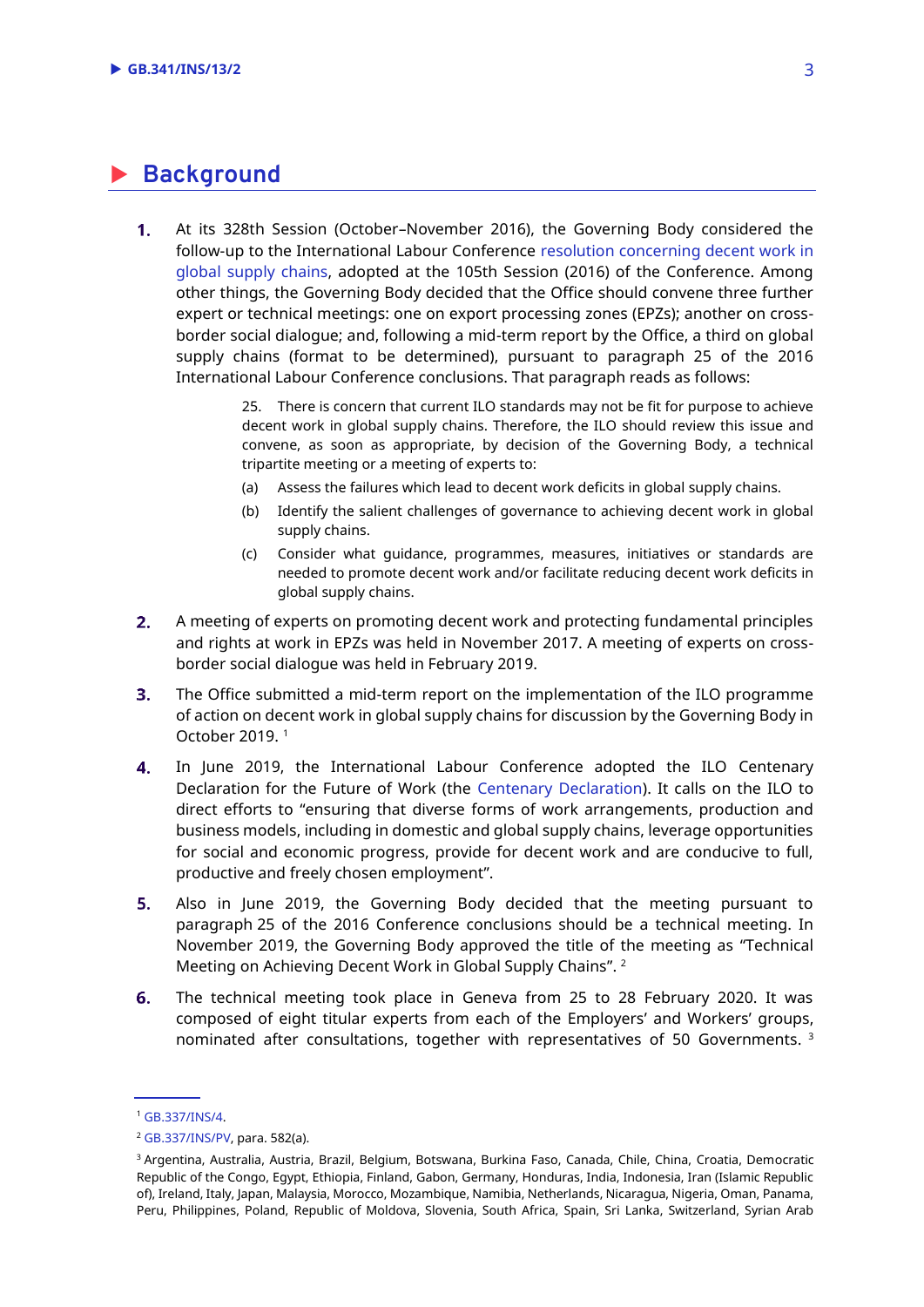There were Government observers from an additional 18 Member States, <sup>4</sup> as well as representatives of the International Organisation of Employers (IOE) and the International Trade Union Confederation (ITUC) and of the following intergovernmental organizations: the European Union, the Council of Europe, the Food and Agriculture Organization of the United Nations and the Office of the United Nations High Commissioner for Human Rights. <sup>5</sup>

- $7.$ The meeting was chaired by an independent Chairperson, Ms L. Hasle (Norway). The Vice-Chairpersons were Mr V. Seafield (Government member, South Africa), Mr M. Mdwaba (Employer member, South Africa) and Ms C. Passchier (Worker member, Netherlands).
- 8. The Office prepared a [report](https://www.ilo.org/wcmsp5/groups/public/---ed_dialogue/---dialogue/documents/meetingdocument/wcms_736541.pdf) to serve as a basis for the meeting's deliberations. It built on and supplemented previous ILO reports and discussions on the topic with the most recent analysis and research. The report examined the evolution and variety of trade flows related to global supply chains, the different ways in which global supply chains may be structured, the opportunities they can provide for decent work, and the circumstances in which they can be associated with decent work deficits. The report reviewed action taken by governments and the social partners to advance decent work in global supply chains, and it critically assessed frameworks for labour governance that encompass global supply chains. It concluded by considering the guidance, programmes, measures, initiatives and standards that may be needed to promote decent work and/or facilitate reducing decent work deficits in global supply chains. <sup>6</sup>

## **Overview of the meeting**

- 9. The meeting agreed on the following points for discussion:
	- (i) What are the failures, which lead to decent work deficits in global supply chains?
	- (ii) What are the salient challenges of governance to achieving decent work in global supply chains?
	- (iii) What guidance, programmes, measures, initiatives or standards are needed to promote decent work and/or facilitate reducing decent work deficits in global supply chains?
- 10. Participants discussed the significance of international trade as a driver of job growth and, in light of its importance, the need to avoid protectionism. They considered the role of enterprises, efforts by States to attract foreign direct investment, the fragmentation of production in supply chains and their growth across international borders. It was observed that diverse forms of employment arrangements are increasingly common.
- 11. Participants recalled that domestic and global supply chains are interconnected, and that the greatest challenges for decent work are in the lower tiers of production. In this

Republic, Thailand, Tunisia, Turkey, United Kingdom of Great Britain and Northern Ireland, Uruguay, United States of America, Uzbekistan.

<sup>4</sup> Algeria, Barbados, Colombia, Cuba, Czechia, Dominican Republic, Ecuador, France, Greece, Iceland, Israel, Kenya, Mexico, Myanmar, Norway, Portugal, Russian Federation, Zambia.

<sup>5</sup> See the [list of participants.](https://www.ilo.org/wcmsp5/groups/public/---ed_dialogue/---dialogue/documents/meetingdocument/wcms_752759.pdf)

<sup>6</sup> [Note on the proceedings. Technical Meeting on Achieving Decent Work in Global Supply Chains \(Geneva, 25](https://www.ilo.org/wcmsp5/groups/public/---ed_dialogue/---dialogue/documents/meetingdocument/wcms_757101.pdf)–28 [February 2020\).](https://www.ilo.org/wcmsp5/groups/public/---ed_dialogue/---dialogue/documents/meetingdocument/wcms_757101.pdf)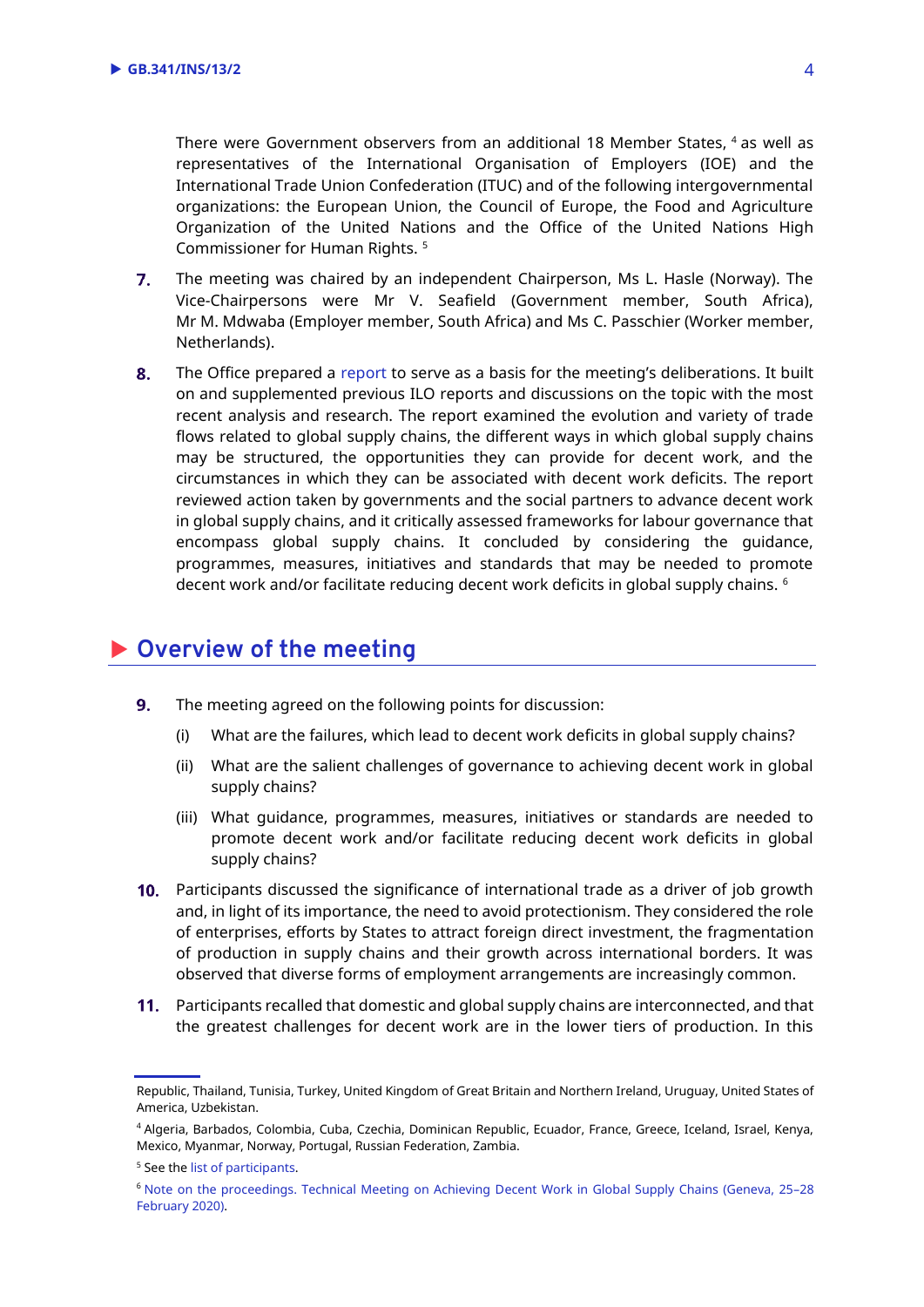context, they considered the relative percentages of employment in domestic and global supply chains, with the vast majority of workers not employed in production for the latter. It was noted that certain groups of workers, including indigenous and tribal peoples, are particularly vulnerable.

- 12. Participants discussed the governance challenges that lead to decent work deficits. They noted that every employer must comply with national law but that many countries lack the capacity to effectively implement and enforce national legislation. They considered the role of the social partners in enhancing compliance, including through cross-border social dialogue. They noted that while private compliance initiatives – including multistakeholder initiatives - can have positive impacts, this can be limited to the first tier of production. Enterprises are not required to initiate or participate in these initiatives, but where they do, they can be contractually binding. Participants recalled that the [United Nations Guiding Principles on Business and Human Rights](https://www.ohchr.org/documents/publications/guidingprinciplesbusinesshr_en.pdf) call for business enterprises to conduct human rights due diligence and for efforts by States, the social partners and other actors to promote due diligence. They also noted that the Guiding Principles are voluntary, and that practices to implement them vary widely.
- 13. Participants considered the role of these and other international governance frameworks, including international human rights law and international labour standards. They discussed the nature of such standards and the need for ratified standards to be implemented and enforced. They also discussed whether international labour standards are adapted to the transnational nature of production in global supply chains. Participants considered the differences between voluntary and binding standards, and the fundamental importance of a level playing field for business. They recalled that there are many actors who can play an important role in achieving decent work in global supply chains, and that a combination of measures is needed to promote compliance by all. Participants discussed the importance of the ILO being well positioned to promote decent work in global supply chains, the need for a comprehensive strategy for the Office (noted in the synthesis review of ILO interventions on global supply chains from 2010 to 2019),  $<sup>7</sup>$  and the appropriate balance between normative and non-</sup> normative action.
- **14.** The Office prepared a set of tentative conclusions for consideration by the meeting. The tentative conclusions drew on the different proposals and sometimes divergent positions expressed during the discussion by the various participants, to enable a discussion by a drafting group. After they had been considered in the group meetings, it was evident there was no agreement to proceed to a discussion of the tentative conclusions. Neither was a drafting group established. In an effort to resolve the impasse, the social partners and the governments agreed that the Government group should produce a compromise text, taking account of all concerns expressed by the three groups.
- **15.** The Government group proposed the following text for discussion:

The Office, in concert with a tripartite working group of a manageable size and observing regional balance, should carry out an in-depth review to clearly identify if there are any gaps in the current body of normative and non-normative measures, means of implementation and other measures, to facilitate a discussion on options to ensure decent work in global supply chains, including at sectoral level, where appropriate. The review should provide the building blocks for a discussion at the

<sup>7</sup> ILO, *[ILO decent work interventions in global supply chains: A synthesis review on lessons learned;](https://www.ilo.org/wcmsp5/groups/public/---ed_mas/---eval/documents/publication/wcms_722176.pdf) what works and why, [2010](https://www.ilo.org/wcmsp5/groups/public/---ed_mas/---eval/documents/publication/wcms_722176.pdf)–2019*, 2019.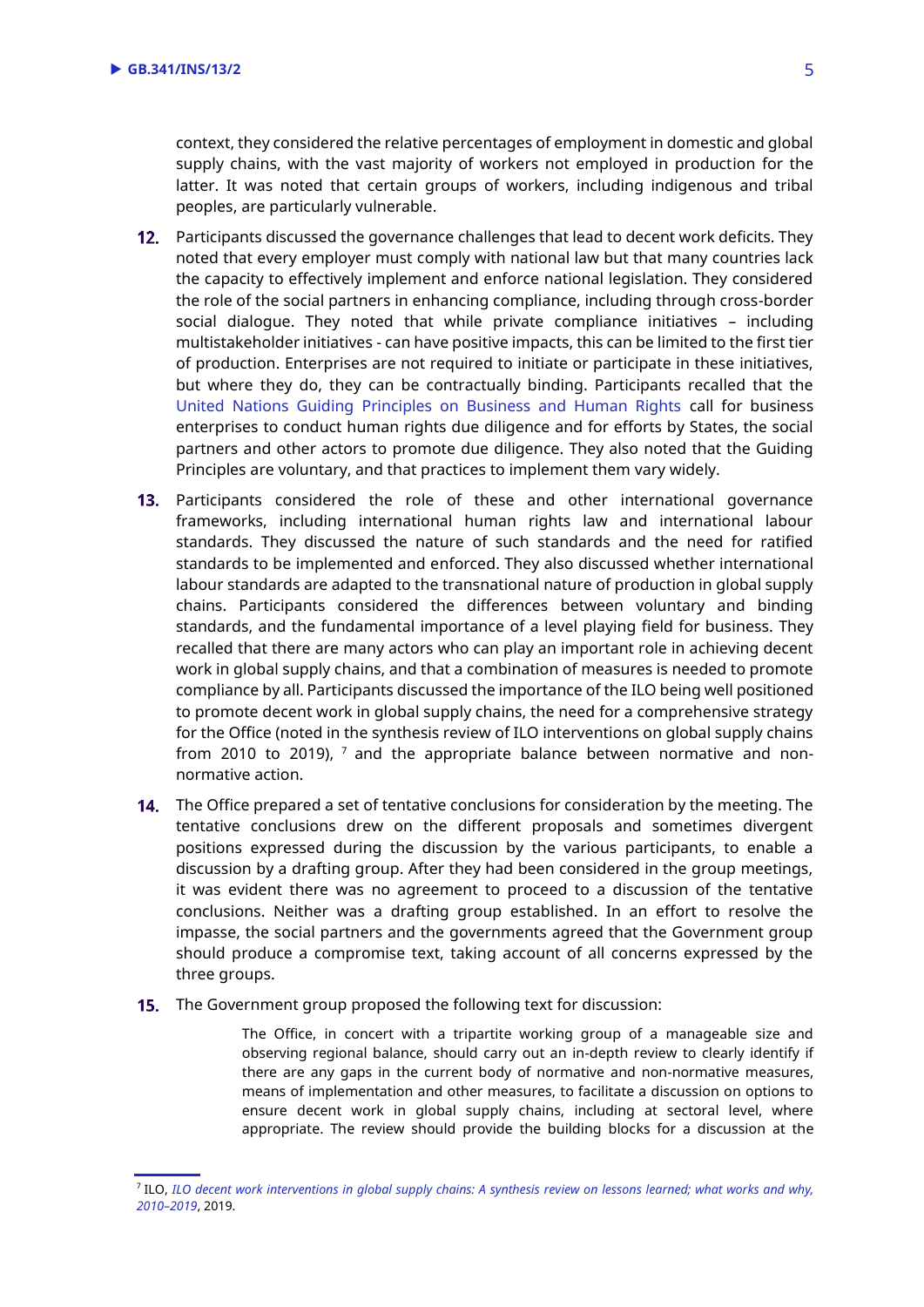Governing Body session in March 2021 with a view to agreeing a comprehensive strategy on achieving decent work in global supply chains.

In seeking the implementation of the 2016 ILC conclusions and the ILO programme of action on decent work in global supply chains, based on a working concept of global supply chains, the review could aim to:

- (a) articulate the various outcomes being pursued;
- (b) explain how those outcomes are interrelated;
- (c) make clear how progress is to be measured;

and could consider, among others:

- (a) protection of human rights in global supply chains;
- (b) oversight of social auditing and certification bodies;
- (c) effective access to freedom of association and collective bargaining throughout the supply chain, including in EPZs;
- (d) capacity of national governments to promote decent work in domestic and global supply chains;
- (e) employment relationships with minimum protection at all levels of supply chains, extending protection to non-standard forms of employment, and taking measures to combat disguised and misclassified employment relationships;
- (f) public procurement and in public contracts;
- (g) monitoring and enforcement measures to ensure effective protection of workers, including collaboration between Member States in cross-border cases on labour inspection and access to justice; and
- (h) social dialogue within global supply chains, including cross-border social dialogue.
- **16.** The Government Vice-Chairperson emphasized that the draft aimed to take account of the views expressed by the social partners. The draft took up the idea of a working group, which had been suggested by the Employers' group. He further emphasized that the goal would be to develop a comprehensive strategy.
- **17.** The Employers' group submitted an alternative proposal for discussion, as follows:

That a tripartite working group be established (observing regional balance and supported by the Office) for the purpose of elaborating, for approval by the Governing Body, a strategy to equip the Office with the means to address implementation gaps in law and in practice to achieve decent work in both domestic and global supply chains. Decisions by the working group shall be taken by consensus.

The strategy should support implementation of the 2016 ILC conclusions and the ILO Centenary Declaration and aim to:

- (a) articulate the various outcomes being pursued;
- (b) explain how those outcomes are interrelated; and
- (c) make clear how progress is to be measured.
- The Employer Vice-Chairperson emphasized that the Employers' group did not consider a review to be necessary. Rather, the goal should be to establish a clear strategy to address decent work deficits in global supply chains.
- **19.** After discussion, the Government representative of the Netherlands proposed a further draft for consideration, as follows:

In seeking the implementation of the 2016 ILC resolution and the ILO programme of action on decent work in global supply chains a two-step process will be adopted.

(1) The Office will be tasked with conducting an in-depth review to clearly identify if there are any gaps in the current body of normative and non-normative measures, means of implementation and other measures, to facilitate a discussion on options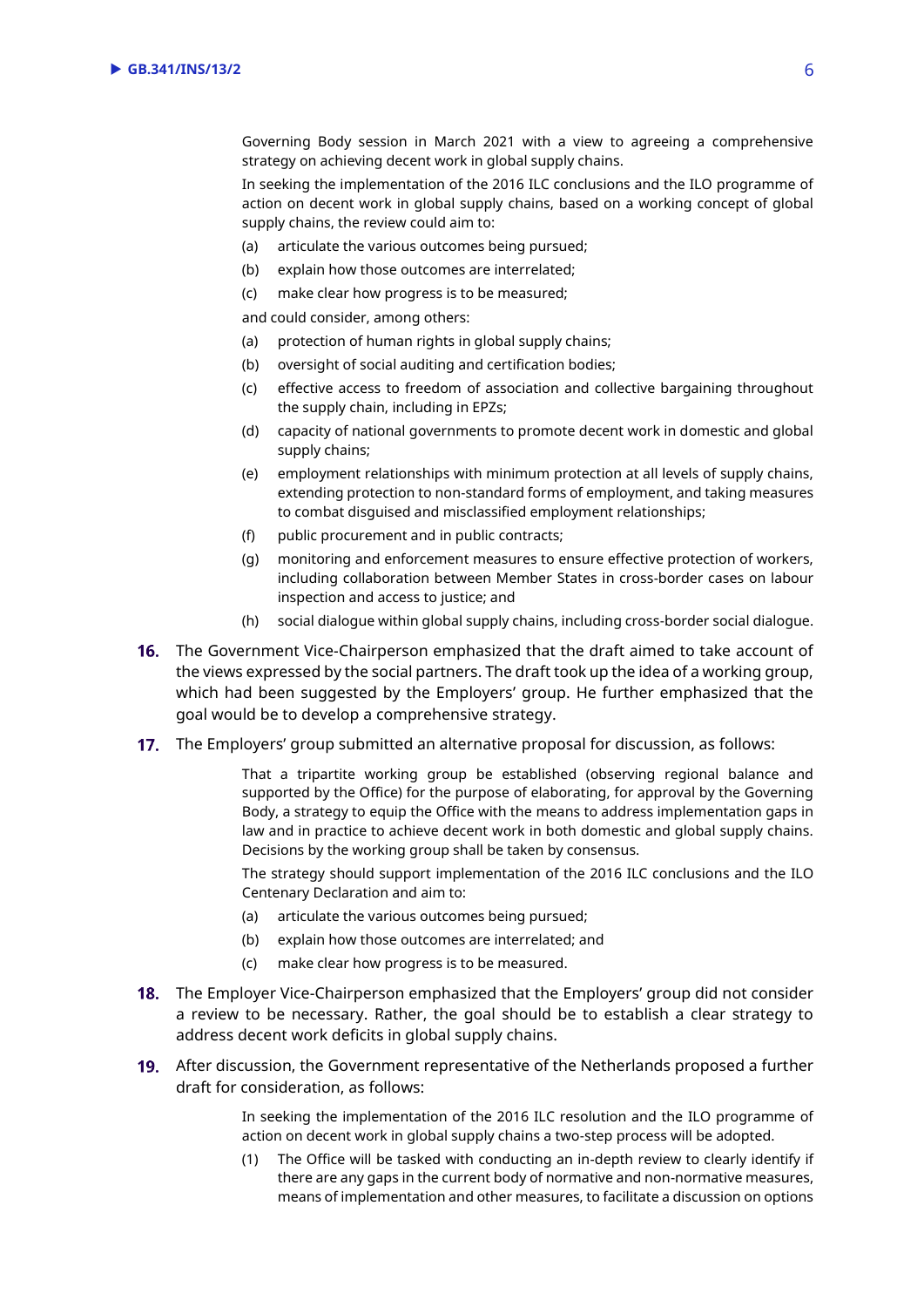to ensure decent work in global supply chains, including at sectorial level where appropriate. The review to be delivered by end of March 2021 should provide the building blocks for a review by a tripartite working group of a manageable size and observing regional balance.

- (2) On this basis, the working group will develop and agree upon a comprehensive strategy on achieving decent work in global supply chains and present it for discussion at the Governing Body session in November 2021.
- 20. After discussion, the Employer Vice-Chairperson presented a further proposal, as follows:

That a tripartite working group be established (observing regional balance and supported by the Office) for the purpose of elaborating, for the approval by the Governing Body, a strategy to equip the Office with the means to address implementation gaps in law and in practice to achieve decent work in both domestic and global supply chains. Decisions by the working group shall be taken by consensus.

The strategy should support implementation of the 2016 ILC resolution and the ILO Centenary Declaration and aim to:

- (a) articulate the various outcomes being pursued;
- (b) explain how those outcomes are interrelated; and
- (c) make clear how progress is to be measured.

The strategy could also consider a data-driven gap analysis that examines root causes of decent work deficits in domestic and global supply chains and assesses the role that workers, employers and government can play in reducing those gaps to achieve decent work for all.

- 21. The Government group reiterated that its proposal had endeavoured to bridge the gap between the social partners' positions. The Government representative of the United States of America added that 16 Governments had participated in drafting the proposal, and that it had managed to arrive at consensus on behalf of the group.
- 22. After discussion, the Workers' group proposed an amended version of the text introduced by the Governments (**previous text struck through; new text is underscored**):

In seeking the implementation of the 2016 ILC resolution and the ILO programme of action on decent work in global supply chains a two-step process will be adopted.

- (1) The Office will be tasked with conducting an in-depth review to clearly identify if there are any gaps in the current body of international labour standards, normative and non-normative measures, means of implementation and other measures, to facilitate a discussion on options to ensure decent work in global supply chains, including at sectoral level where appropriate. The review to be delivered by end of March 2021 should provide the building blocks for a review by a tripartite working group of a manageable size and observing regional balance.
- (2) On this basis, the working group will further develop and agree upon a comprehensive strategy building on the 2016 resolution and the programme of action on achieving decent work in global supply chains and present it for discussion at the Governing Body session in November 2021.
- The Employer Vice-Chairperson presented proposed amendments to the text (**previous text struck through; new text is underscored**):

In seeking the implementation of the 2019 ILO Centenary Declaration, the 2016 ILC resolution and the ILO programme of action on decent work in global supply chains a two-step process will be adopted.

(1) A tripartite working group, making decisions by consensus and of a manageable size and observing regional balance, and supported by the The Office will be tasked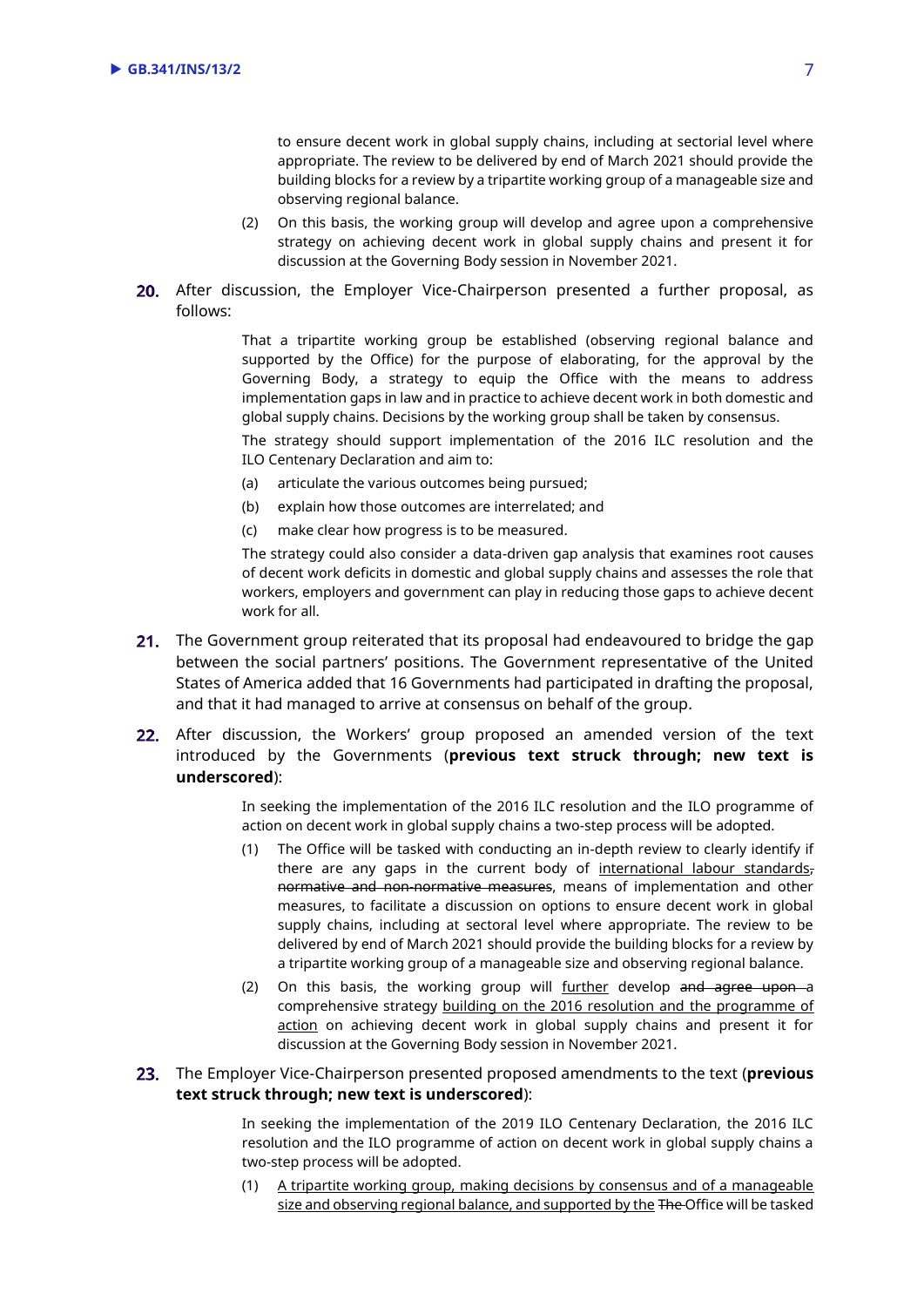with conducting an in-depth review to clearly identify if there are any gaps in the current body of normative and non-normative measures, means of implementation and other measures, and to assess the role that workers, employers and governments can play in reducing any gaps to achieve decent work in domestic and global supply chains. to facilitate a discussion on options to ensure decent work in global supply chains, including at sectorial level where appropriate. The review to be delivered by end of March 2021 should provide the building blocks for a review by a tripartite working group of a manageable size and observing regional balance.

- (2) On this basis, the working group will develop and agree upon a comprehensive strategy on achieving decent work in domestic and global supply chains, building on the One-ILO approach, and present it for discussion at the Governing Body session in November 2021.
- 24. Following further discussion, the meeting ended without adopting conclusions.
- The points of consensus in the foregoing proposals include the following:
	- (i) that further work is needed to address the challenges of achieving decent work in supply chains, and that the Office should have a role in carrying out that work and delivering on its outcomes; and
	- (ii) that the work should lead to a proposed strategy, for consideration by the Governing Body.
- 26. The points of disagreement among the foregoing proposals include the following:
	- (i) the respective roles of the Office and a tripartite working group in carrying out the work;
	- (ii) whether the work to be done should address domestic supply chains; and
	- (iii) whether the work to be done should address the roles of employers' and workers' organizations, as well as of governments, in addressing decent work deficits in supply chains.
- 27. Since the meeting, the COVID-19 pandemic has had severe impacts on jobs in supply chains. Increased uncertainty and income losses are continuing to push consumer demand down in many countries, and the global nature of manufacturing supply chains propagate its impact across borders. In December 2020, more than 190 million jobs – which is nearly one third of all jobs in manufacturing supply chains and about 8 per cent of all jobs worldwide – experienced an either medium or high impact from these losses in consumer demand. While this is considerably less than during the first lockdown period, the number of highly impacted jobs had seen again an upward trend since October 2020, as second waves were hitting a number of countries. On the supply side, the geographical and sector-specific targeting of containment measures by governments significantly reduced input supply disruptions and their adverse impact on jobs that had been more common in the beginning of the crisis. <sup>8</sup>

<sup>8</sup> ILO estimates, January 2021.